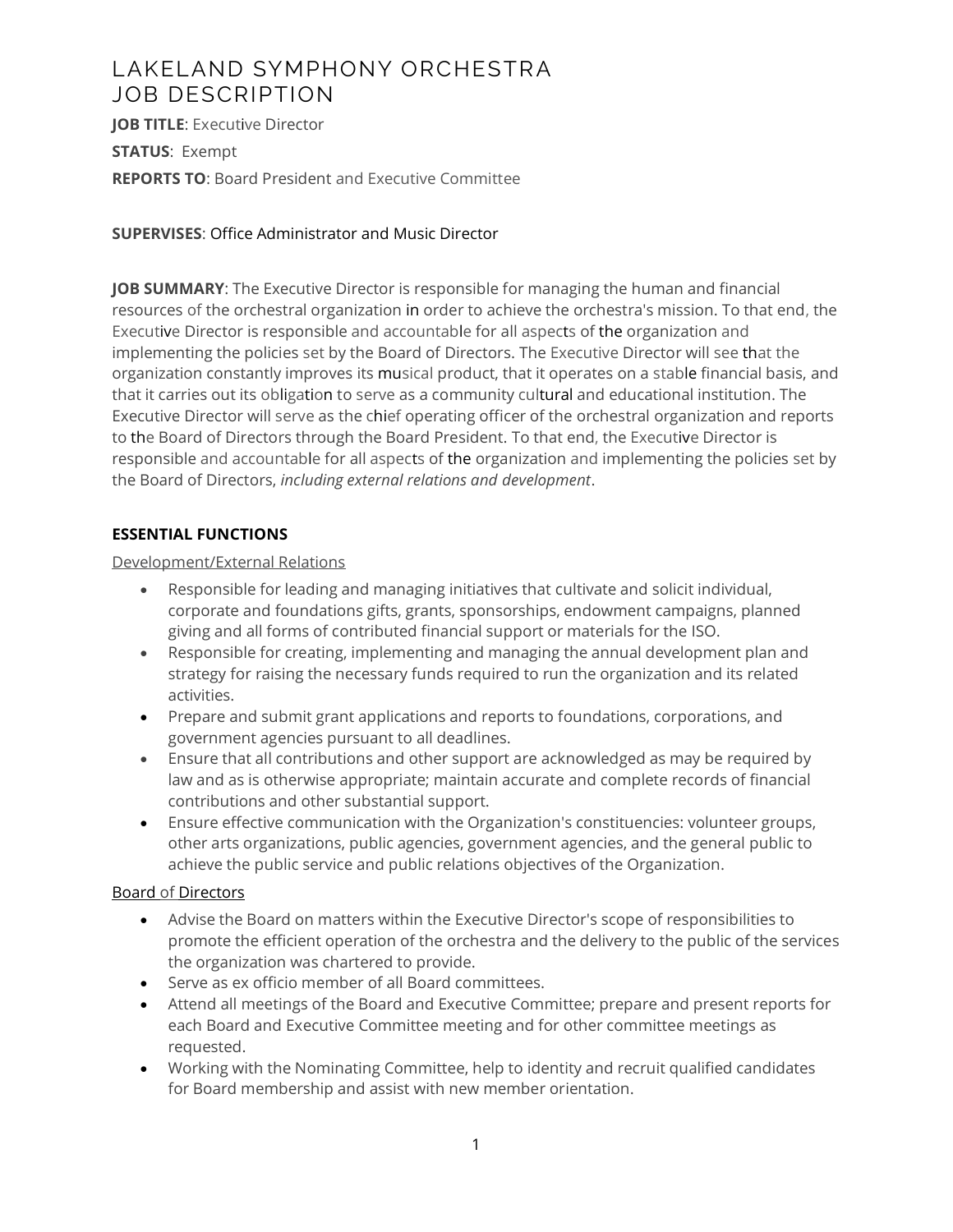## LAKELAND SYMPHONY ORCHESTRA JOB DESCRIPTION

#### Production

- Assist in the development, implementation, and monitoring of orchestra's artistic objectives. Consult with the Music Director in the selection of guest artists, guest conductors, performing groups, and programs to support the orchestra's artistic objectives.
- Supervises in consultation with music director annual master plan for orchestra operations, including rehearsal schedules, local and run-out concerts, program themes and ideas, special events, broadcasts, and audience development. Directs implementation of the master plan.
- In consultation with the Music Director, seek and obtain new opportunities for performances by the orchestra and its ensembles.
- Attend some rehearsals and all concert and tea & symphony events.
- Marketing and Promotion
- Develop and implement with the Board a marketing plan for subscription campaigns and for individual performances, using appropriate advertising and publicity to achieve maximum season and single ticket sales; oversee ticket sales operations.
- Maintain relationship with media contacts; generate feature stories in print and broadcast media about the orchestra.

#### Finance

- Ensure that accurate books of accounts are maintained; maintain bank accounts as directed by the Board.
- Prepare and submit for approval annual operating budgets. Monitor and authorize expenditures in accordance with approved budget; prepare updated projections based on actual income and expense activity.
- Ensure that grants are spent in accordance with grant guidelines and that all reporting requirements are met.
- Administrative
- Recruit, select, train, and supervise administrative staff.
- Promote, discipline, and terminate in accordance with legal requirements and Board policy.
- Evaluate staff performance as needed but at least annually in writing.
- Maintain personnel files on each staff member, including all organizational correspondence.
- Develop, implement, and monitor compensation and benefits programs.
- Ensure that all employer responsibilities are met and that the organization is in compliance with all local, state, and federal laws.
- Verify all payroll records for administrative and artistic staff are maintained.

#### **Education**

- Together with the Music Director, recommend to the Board appropriate education initiatives and implement them.
- Serve as liaison to public schools in planning of in-school programs.